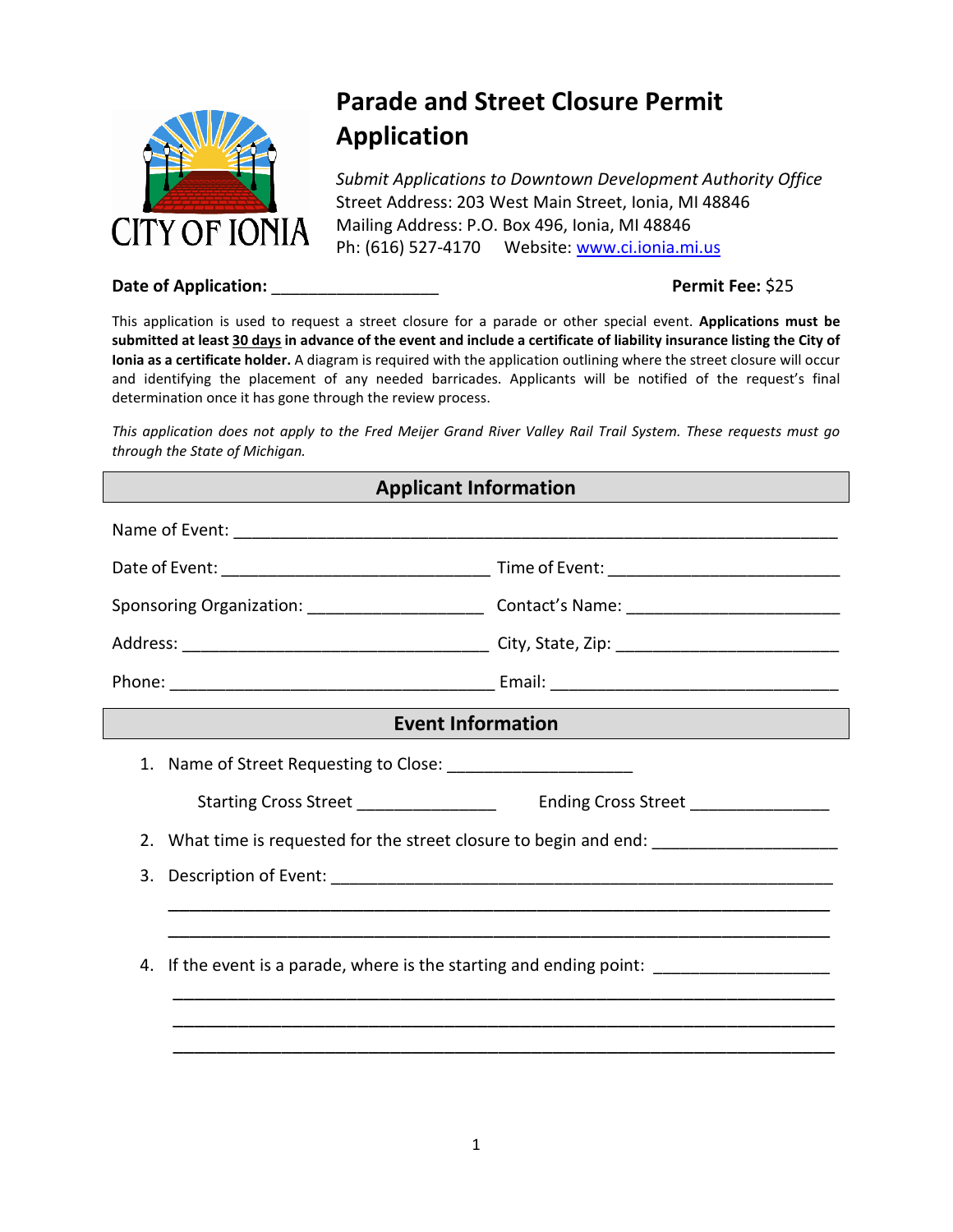|                                 | 5. Do you require barricades?<br>Yes<br>No                                                                                                                         |             |  |  |  |  |  |
|---------------------------------|--------------------------------------------------------------------------------------------------------------------------------------------------------------------|-------------|--|--|--|--|--|
|                                 | If yes, describe where you would like the barricades placed:                                                                                                       |             |  |  |  |  |  |
|                                 |                                                                                                                                                                    |             |  |  |  |  |  |
|                                 |                                                                                                                                                                    |             |  |  |  |  |  |
| <b>Insurance Requirements</b>   |                                                                                                                                                                    |             |  |  |  |  |  |
|                                 | On account of injury to, or death of, any person in any one accident<br>On account of any one accident resulting in injury to, or death of<br>more than one person |             |  |  |  |  |  |
|                                 | On accident of damage to property in any one accident                                                                                                              | \$1,000,000 |  |  |  |  |  |
| <b>Signatures</b>               |                                                                                                                                                                    |             |  |  |  |  |  |
| Applicant's Signature:<br>Date: |                                                                                                                                                                    |             |  |  |  |  |  |

## **Permit Requirements – Section 1020.17 of City Code**

### **Parades and Promotions; Closure of Streets**

Persons seeking to hold parades or other promotional events shall notify the City and receive a permit for such event. The person or party sponsoring the event shall provide the necessary information justifying closure of a street or streets with the final action subject to approval by the City Manager. In the case of major streets, closure should be limited and emergency access provided to abutting properties at all times. If a permit to hold such an event is denied by the City Manager, the applicant may appeal to the City Council which shall have ultimate authority for issuance.

| <b>OFFICE USE ONLY</b>                                                                                                                                                                                                         | Application #: Network and Application #: |
|--------------------------------------------------------------------------------------------------------------------------------------------------------------------------------------------------------------------------------|-------------------------------------------|
| Insurance Certificate Information:<br>Adequate Amount                                                                                                                                                                          |                                           |
| Company                                                                                                                                                                                                                        |                                           |
| Agency                                                                                                                                                                                                                         |                                           |
| <b>Expiration Date</b>                                                                                                                                                                                                         |                                           |
| <b>Approved or Denied (Circle One)</b>                                                                                                                                                                                         |                                           |
| <b>Comments: Comments: Comments: Comments: Comments: Comments: Comments: Comments: Comments: Comments: Comments: Comments: Comments: Comments: </b>                                                                            |                                           |
|                                                                                                                                                                                                                                |                                           |
|                                                                                                                                                                                                                                |                                           |
| Signature: The Company of the Company of the Company of the Company of the Company of the Company of the Company of the Company of the Company of the Company of the Company of the Company of the Company of the Company of t | Date:                                     |